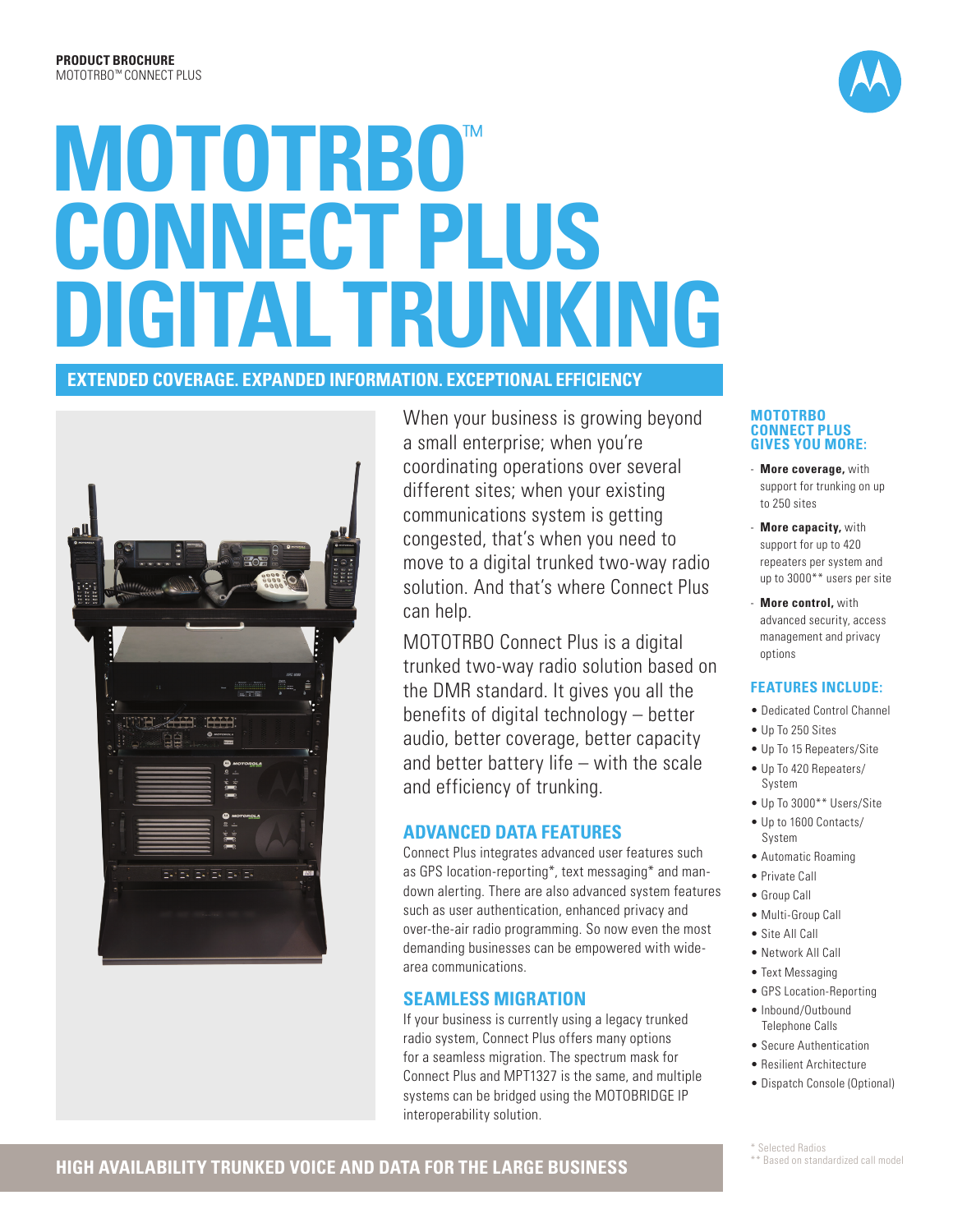#### **WHEN TRUNKING IS THE ANSWER**

Trunking technology is designed to accommodate a large number of users on a small amount of radio spectrum. In a trunked system, channels are allocated by a centralized controller. Your valuable spectrum is used with maximum efficiency.

#### **FIELD PROVEN, RUGGED, RELIABLE**

Connect Plus is a field-proven trunking solution that is deployed worldwide by many businesses across many industries. The solution continues to grow in scale and capabilities: From 6 to 250 sites, and from basic functionality to advanced features and options.

#### **SCALABLE TO MEET YOUR NEEDS**

Connect Plus is modular, and can be implemented in many different configurations depending on your needs and your priorities. As your business grows, you can increase capacity, coverage and resiliency as required – simply by plugging in more MOTOTRBO repeaters and controllers.

#### **TOTAL CONNECTIVITY FOR YOUR WORKFORCE**

With the MOTOTRBO Connect Plus Telephone Interconnect feature, you can connect your staff to people inside and outside your business, on their fixed or cellular

phones. Handle customer queries direct, and manage inter-company transactions seamlessly. The MOTOTRBO Connect Plus XRI Interconnect Gateway improves your efficiency and responsiveness.

The XRI 9100 supports half-duplex communications for up to 16 phone lines simultaneously. A call can be initiated by a telephone user, and may be a private call, group call or multi-group call. Private calls can also be initiated by an authorized radio user straight from the radio keypad. Customizable interactive voice prompts are provided for telephone users, and entry to the system can be restricted by caller and by talkgroup. The included Connection Tool software allows you to manage configuration and connectivity, and view status on a "Site Dashboard".

### **WAVE 3000**

You also have the opportunity to integrate Android and iOS mobile devices into your network. WAVE 3000 is an Enterprise Push-To-Talk over Broadband solution. It uses a free app from Google Play or the App Store to connect over Wi-Fi or cellular to a gateway in your MOTOTRBO Connect Plus system. For those who need extra reach, choice and flexibility, WAVE 3000 is the ideal choice.



\* Based on standardized call model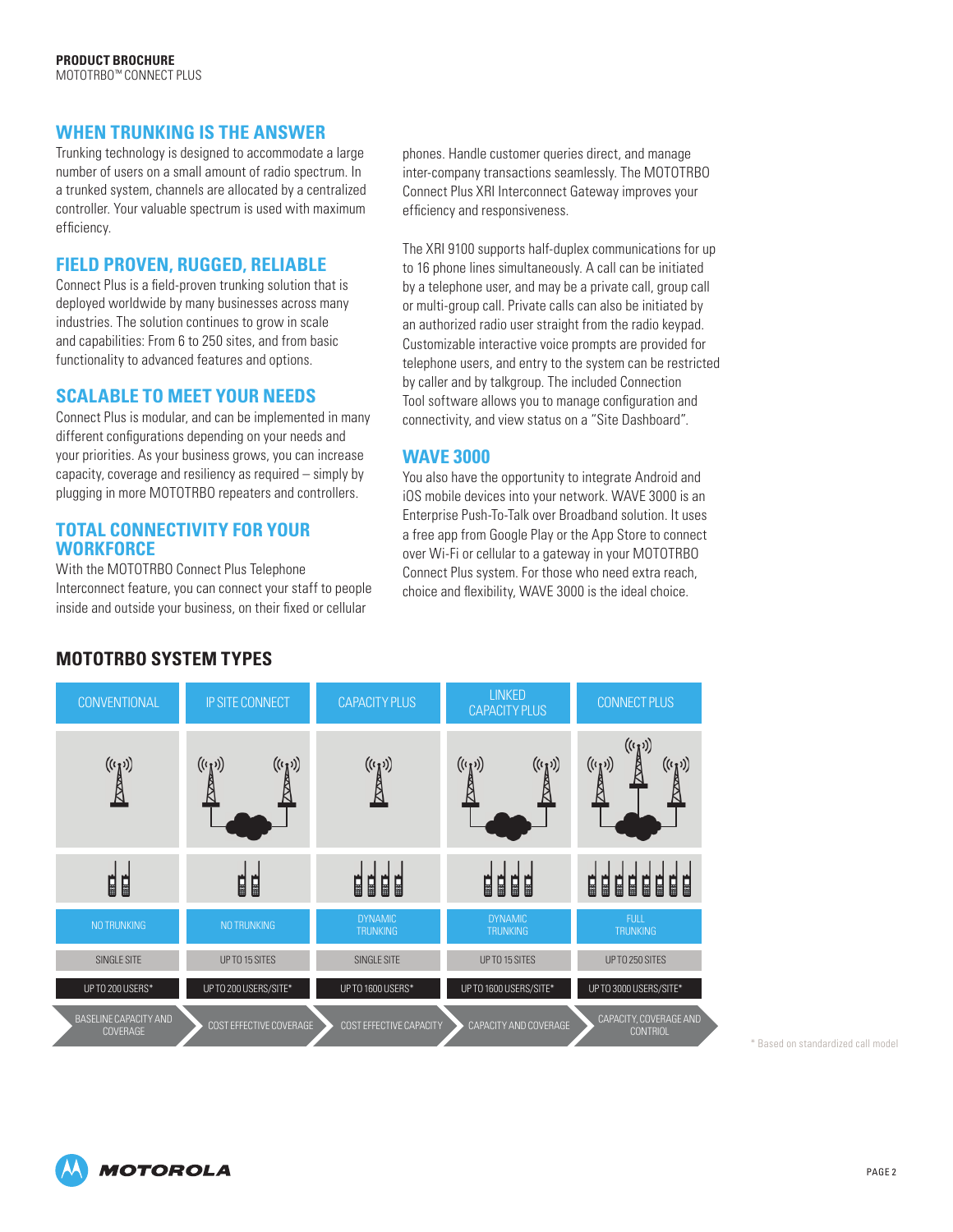#### **THE POWER OF TEAM COMMUNICATIONS**

A large manufacturing organization is spread across several states, but must coordinate operations with seamless efficiency. Earlier today, there was an issue with a part from a new supplier that stopped the production line. But using the MOTOTRBO system, the Quality team was able to respond immediately, using the capabilities of Connect Plus to talk to the engineering team in a different plant, and with [WAVE 3000](http://www.motorolasolutions.com/wave) to connect to the purchasing manager's smartphone. With everyone working together, the issue was resolved very quickly, and now the line is back up and running.

#### **SERVICES**

Motorola's support plan allows you to remain focused on your business, not your technology. The Infrastructure Repair Service covers your entire MOTOTRBO Connect Plus system, including equipment from select third-party infrastructure vendors. The Advanced Replacement service significantly minimizes downtime by shipping you a replacement module within 24 hours, no matter where you are in North America.

Motorola also offers Implementation Services, to help you plan, deploy and optimize your Connect Plus system. From coverage mapping to device programming, we can leverage our experience and expertise to transform your business's communications.

## **CONNECT PLUS**

When you need more: more coverage, more capacity, more control and more capabilities, MOTOTRBO Connect Plus delivers. With the efficiency of trunking, and the advanced voice and data features of MOTOTRBO, it can empower your business to connect like never before.

## **MOTOTRBO CONNECT PLUS SYSTEM ARCHITECTURE**